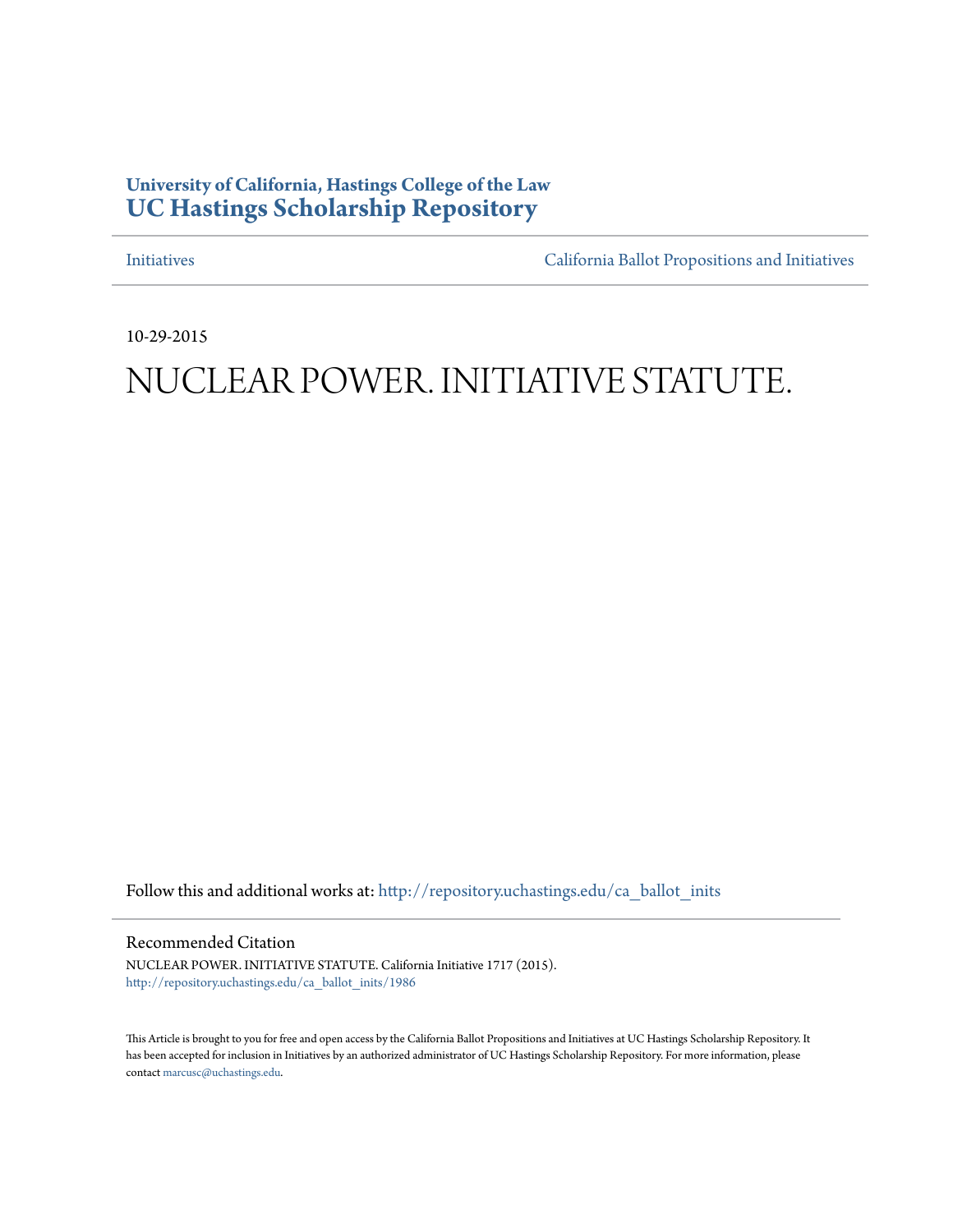Ben Davis Jr. P.O. Box 3550 Santa Cruz, CA 95063 (916} 833- 7894

we changed the contract of the contract of the contract of the contract of the contract of the contract of the contract of the contract of the contract of the contract of the contract of the contract of the contract of the

AUG 2 5 2015

Attorney General's Initiative Coordinator P.O. Box 944255 Sacramento, CA 94244-2550

INITIATIVE COORDINATOR ATTORNEY GENERAL'S OFFICE

Subject: Initiative Petition Title and Summary

Ben Davis Jr. hereby requests a Title and Summary for the attached statewide initiative petition pursuant to California Election Code Sections 9001, 9002. The measure vvill halt production of nuclear power in California pending certain actions by the United States government. Two Hundred Dollars is submitted herewith.

Submitted this  $2\sqrt{5}$  day of *Augul*, 2015.

I declare under penalty of perjury that I am a citizen of the United States, 18 years of age or older, and a resident of Santa Cruz County, California.

 $#27$ 

Ben Davis Jr.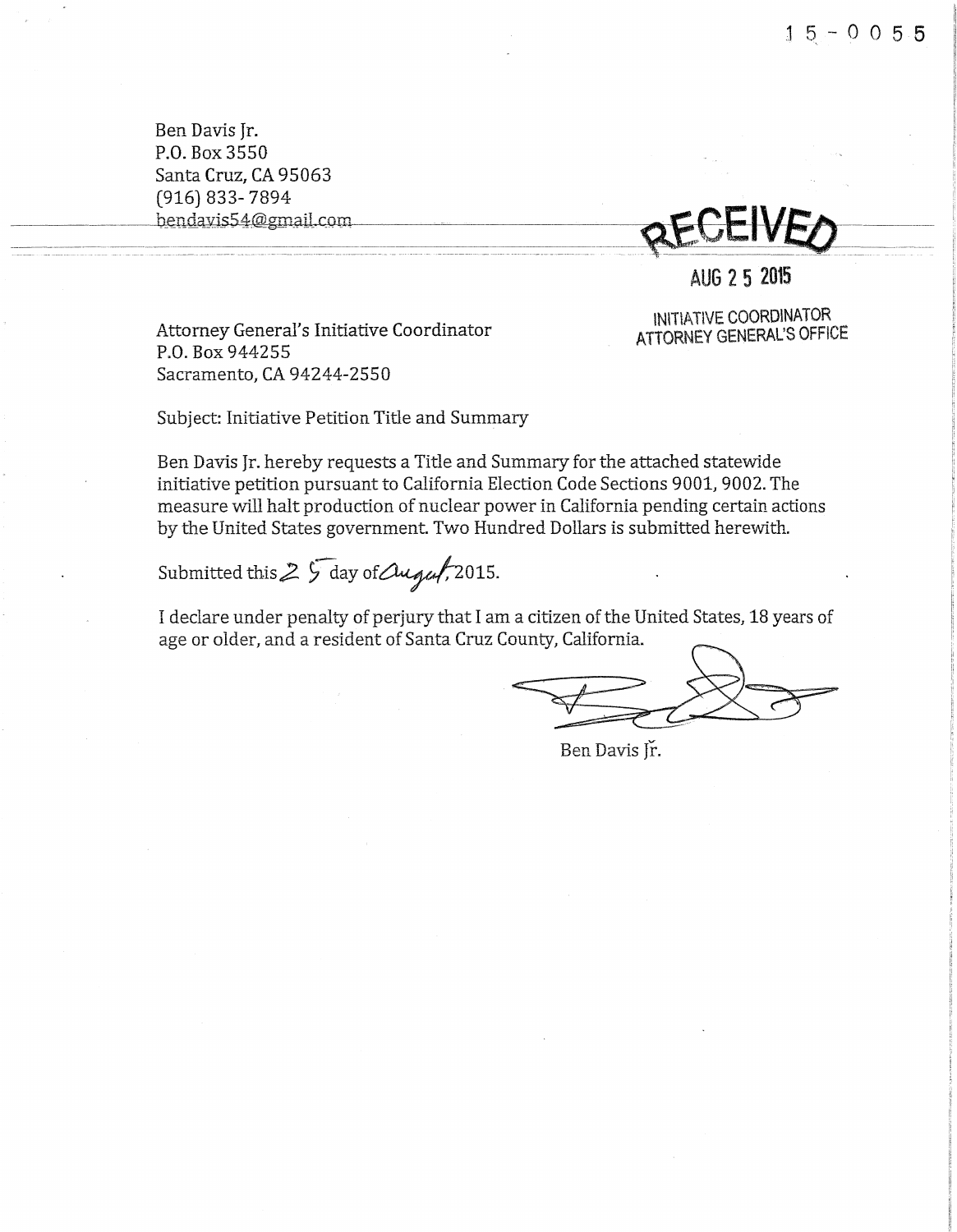TO THE HONORABLE SECRETARY OF STATE OF THE STATE OF CALIFORNIA:

We, the undersigned, registered, qualified voters of the State of California, residents of the below mentioned County (or City and County) hereby propose amendments to the Public Resources Code. relating to the operation of nuclear powerplants and petition the Secretary of State to submit the same to the voters of California for their adoption or rejection at the next succeeding general election or at any special statewide election held prior to the general election or otherwise provided by law. The proposed statutory amendments read as follows:

## The California Nuclear Waste Act

Section 1: The people of California find that:

(1) A demonstrated technology or means for the disposal of high-level nuclear waste has not been developed and approved by the United States through its authorized agency.

(2) A demonstrated technology for the construction and operation of, nuclear fuel rod reprocessing plants has not been developed and approved by the United States through its authorized agency.

(3) In balancing the benefits and risks associated with energy production, nuclear fission is the least desirable means of producing electrical energy available in the State of California.

(4) The use of nuclear fission is not needed to meet the current or forecasted electrical energy needs of the State of California.

Therefore, the people hereby enact the provisions of this initiative.

Section<sup>2</sup>: Chapter 6 (commencing with section 25524.15) is added to Division 15 of the Public Resources Code to read:

25524.15 It is the intent of the People of the State of California in enacting this legislation to protect the rate payers and tax payers of California, both present and future, from risk of unreasonable costs associated with ownership and operation of nuclear powerplants.

(a) No nuclear fission thermal powerplant requiring the reprocessing of fuel rods, including any to which this chapter does not otherwise apply, shall be permitted to produce electrical energy by use of nuclear fission until the following conditions are met:

(1) The commission finds that the United States through its authorized agency has identified and approved, and there exists a technology for the construction and operation of, nuclear fuel rod reprocessing plants.

(2) The commission has reported its findings and the reasons therefore pursuant to paragraph (1) to the Legislature. That report shall be assigned to the appropriate policy committees for review.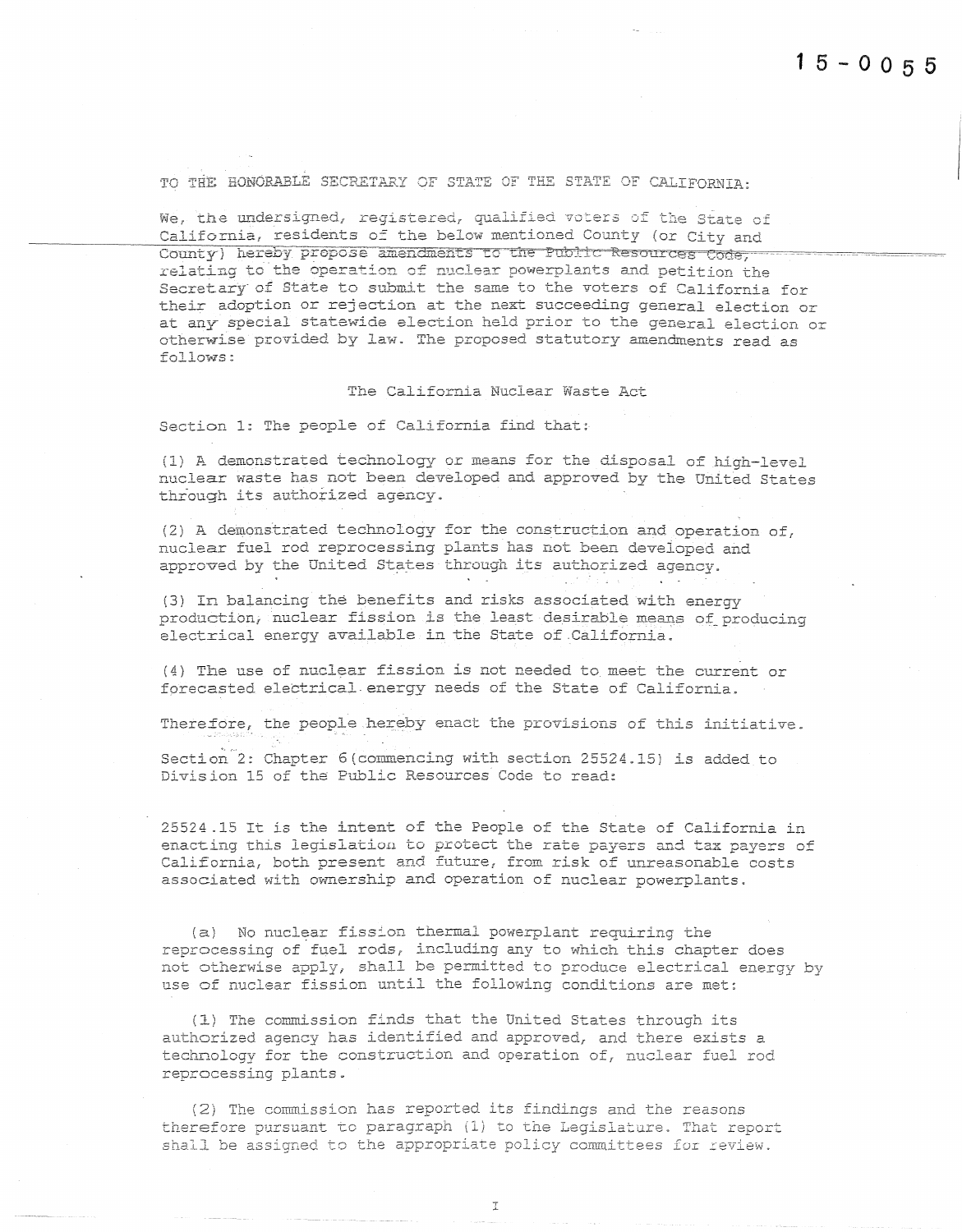The commission's findings may become effective 100 legislative days after reporting its findings to the Legislature unless within those 100 legislative days either house of the Legislature adopts by a majority vote of its members a resolution disaffirming the findings of the commission made pursuant to paragraph (1).

(3) A resolution of disaffirmance shall set forth the reasons for the action and shall provide, to the extent possible, guidance to the commission as to an appropriate method of bringing the commission's findings into conformance with paragraph (1).

(4) If a disaffirwing resolution is adopted, the commission shall reexamine its original findings consistent with matters raised in the resolution. On conclusion of its reexamination, the commission shall transmit its findings in writing, with the reasons therefore, to the Legislature.

(5) If the findings are that the conditions of paragraph (1) have been met, the commission's findings will become effective 100 legislative days after reporting its findings to the Legislature unless within those 100 legislative days both houses of the Legislature act by statute to declare the findings null and void and takes appropriate action.

(6) To allow sufficient time for·the Legislature to act, the reports of findings of the commission shall be submitted to the Legislature at least six calendar months prior to the adjournment of the Legislature sine die.

(b) The commission shall further find on a case-by-case basis that facilities with adequate capacity to reprocess nuclear fuel rods from a certified nuclear facility or to store that fuel if that storage is approved by an authorized agency of the United States are in actual operation or will be in operation at the time that the nuclear facility requires reprocessing or storage; provided, however, that the storage of fuel is in an offsite location to the extent necessary to provide continuous onsite full core reserve storage capacity.

(c) All other permits, licenses, approvals or authorizations for the operation of nuclear fission powerplants for production of electrical energy, including orders of courts, which may be required may be processed and granted by the governmental entity concerned, but operation of nuclear fission powerplants for the production of electrical energy shall not commence until the requirements of this section have been met.

25524.25 It is the intent of the People of the State of California in enacting this legislation to protect the rate payers and tax payers of California, both present and future, from risk of unreasonable costs associated with ownership and operation of nuclear powerplants.

(a) No nuclear fission thermal powerplant, including any to which this chapter does not otherwise apply, shall be permitted to produce electrical energy by use of nuclear fission until the following conditions have been met: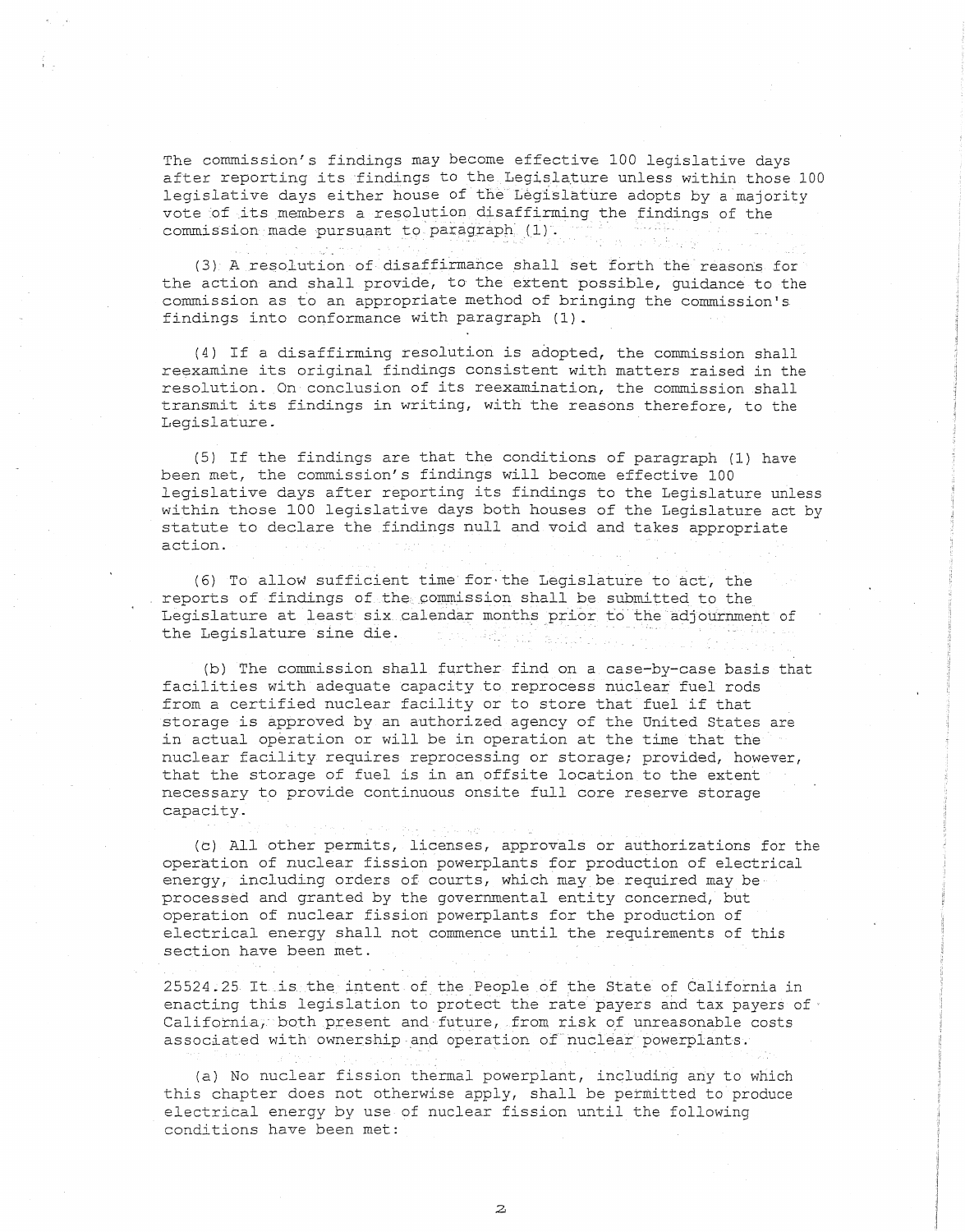(1) The commission finds that there has been developed and that the United States through its authorized agency has approved and and the there exists a demonstrated technology or means for the disposal of any high-level nuclear waste.

fakipisi alfa saldust sti zat namas (pai 5 de p

(2) The commission has reported its findings and the reasons therefore pursuant to paragraph (a) to the Legislature. That report shall be assigned to the appropriate policy committees for review. The commission's findings may become effective 100 legislative days after reporting its findings to the Legislature unless within those 100 legislative days either house of the Legislature adopts by a majority vote of its members a resolution disaffirming the findings of the commission made pursuant to paragraph (1).

(3) A resolution of disaffirmance shall set forth the reasons for the action and shall provide, to the extent possible, guidance to the commission as to an appropriate method of bringing the commission's findings into conformance with paragraph (1).

(4) If a disaffirming resolution is adopted, the commission shall reexamine its original findings consistent with matters raised in the resolution. On conclusion of its reexamination, the commission shall transmit its findings in writing, with the reasons therefore, to the Legislature. We have a state of

6) - Vigalland (5) If the findings are that the conditions of paragraph (1) have been met, the commission's findings will become effective 100 . legislative days after reporting its findings to the legislature unless within those 100 legislative days both houses of the Legislature act by statute to declare the findings null and void and takes appropriate action. in a Same All Charles

(6) To allow sufficient time for the Legislature to act, the reports of findings of the commission shall be submitted to the Legislature at least six calendar months prior to the adjournment of the Legislature sine die.

接続 人名

(b) As used in subdivision (a), "technology or means for the disposal of high-level nuclear waste" means a method for the permanent and terminal disposition of high-level nuclear waste. Nothing in this section requires that facilities for the application of that technology or means be available at the time that the commission makes its findings. That disposition of high-level nuclear waste does not preclude the possibility of an approved process for retrieval of the waste.

(c) All other permits, licenses, approvals or authorizations for the operation of nuclear fission powerplants for production of electrical energy, including orders of courts, which may be required may be processed and granted by the governmental entity concerned, but operation of nuclear fission powerplants for the production of electrical energy shall not commence until the requirements of this section have been met.

3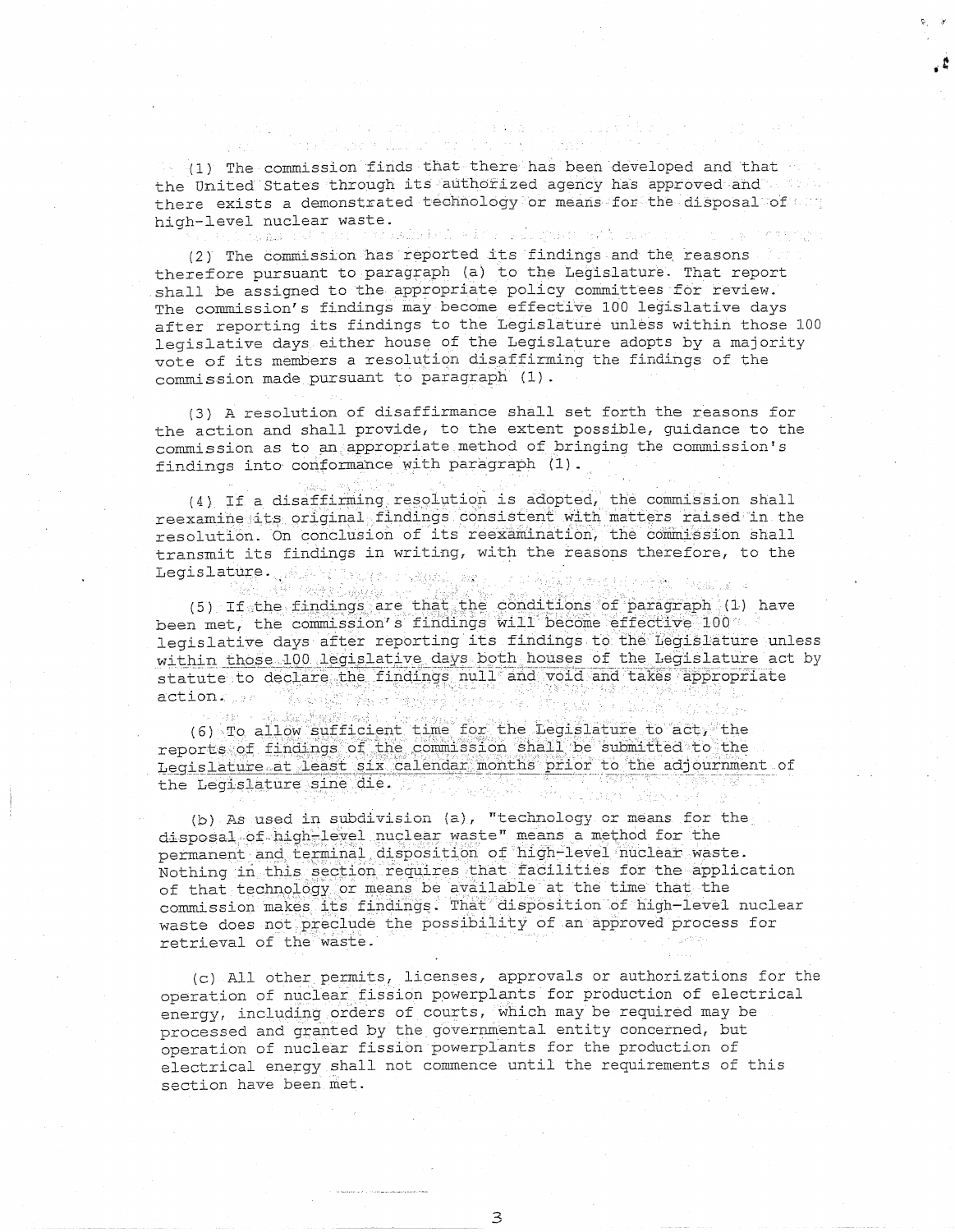SECTION 3: If any provision of this initiative or the application thereof is held invalid, that invalidity shall not affect other provisions or applications of the initiative which can be given effect without the invalid provision or application and to this end the provisions of the initiative are severable.

SECTION 4: To further its purpose this initiative may be amended by statute, passed in each house by a two-thirds vote.

 $\omega_{\rm{max}}$  ,  $\omega_{\rm{max}}$ 

SECTION 5: This initiative shall take effect immediately.

4